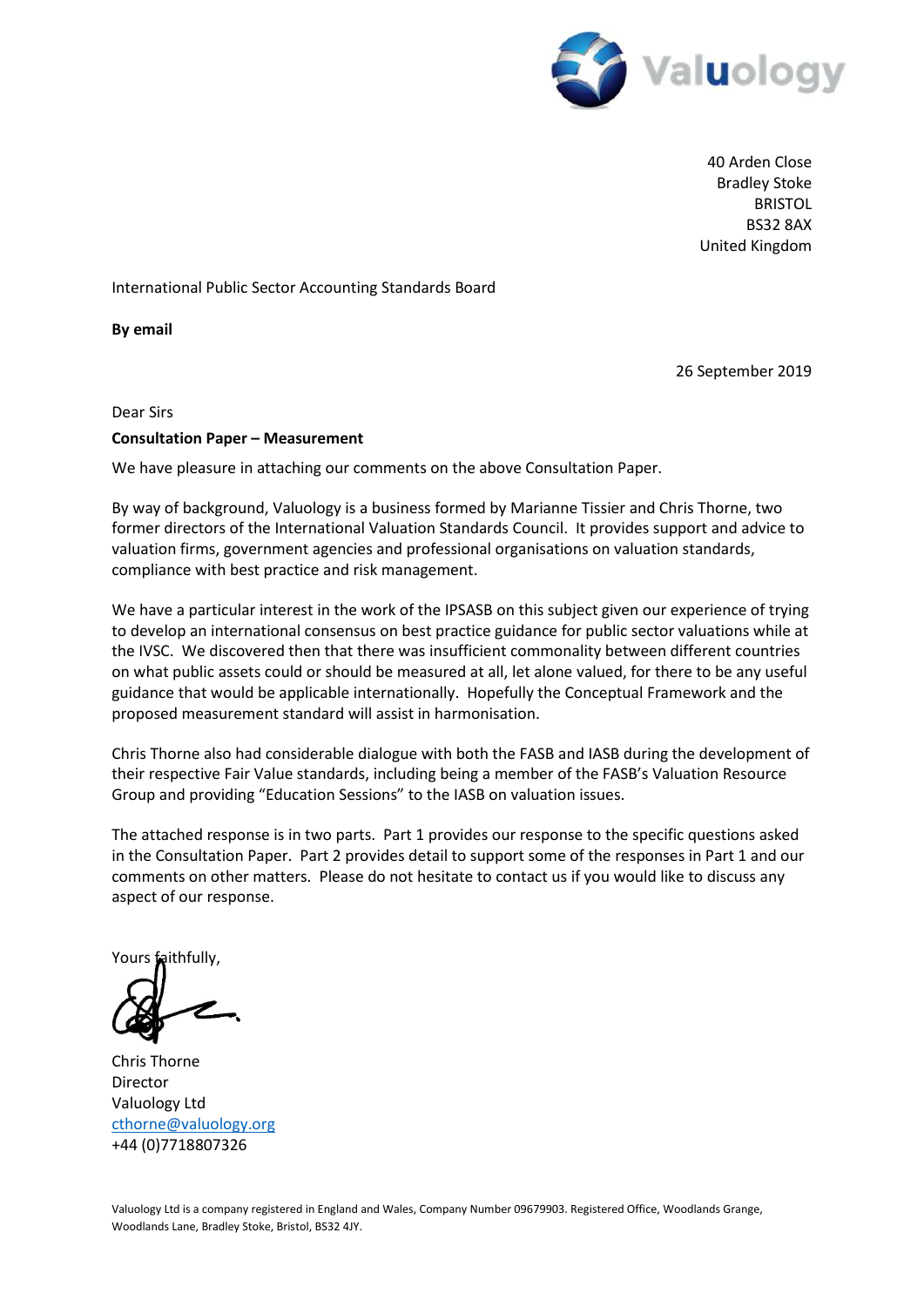

# **Responses to IPSASB Measurement Consultation Paper**

# **Part 1: Responses to Questions in Consultation Paper**

**1** The IPSASB's Preliminary View is that the fair value, fulfilment value, historical cost and replacement cost measurement bases require application guidance.

Do you agree with the IPSASB's Preliminary View?

If not, please provide your reasons, stating clearly which measurement bases should be excluded from, or added to, the list, and why.

### **Response:**

We agree with the Board's Preliminary View. Measurement bases and the concepts upon which they are based need to be clearly explained if consistent application is to be achieved. This is especially the case with public sector assets where the economic concepts underpinning many measurement concepts used in the private sector cannot be readily applied.

**2** The IPSASB's Preliminary View is that the application guidance for the most commonly used measurement bases should be generic in nature in order to be applied across the IPSAS suite of standards. Transaction specific measurement guidance will be included in the individual standards providing accounting requirements and guidance for assets and liabilities.

Do you agree with the IPSASB's Preliminary View?

If not, please provide your reasons, and state what guidance should be included, and why.

#### **Response:**

We agree with the Board's Preliminary View. The proposed standard should set the required principles at a sufficiently high level to ensure they can be applied across the widest range of public assets and liabilities.

**3** The IPSASB's Preliminary View is that guidance on historical cost should be derived from existing text in IPSAS. The IPSASB has incorporated all existing text and considers Appendix C: Historical Cost– Application Guidance for Assets, to be complete.

Do you agree with the IPSASB's Preliminary View?

If not, please provide your reasons, stating clearly what you consider needs to be changed.

#### **Response**

We have no comment on the historic cost bases of measurement.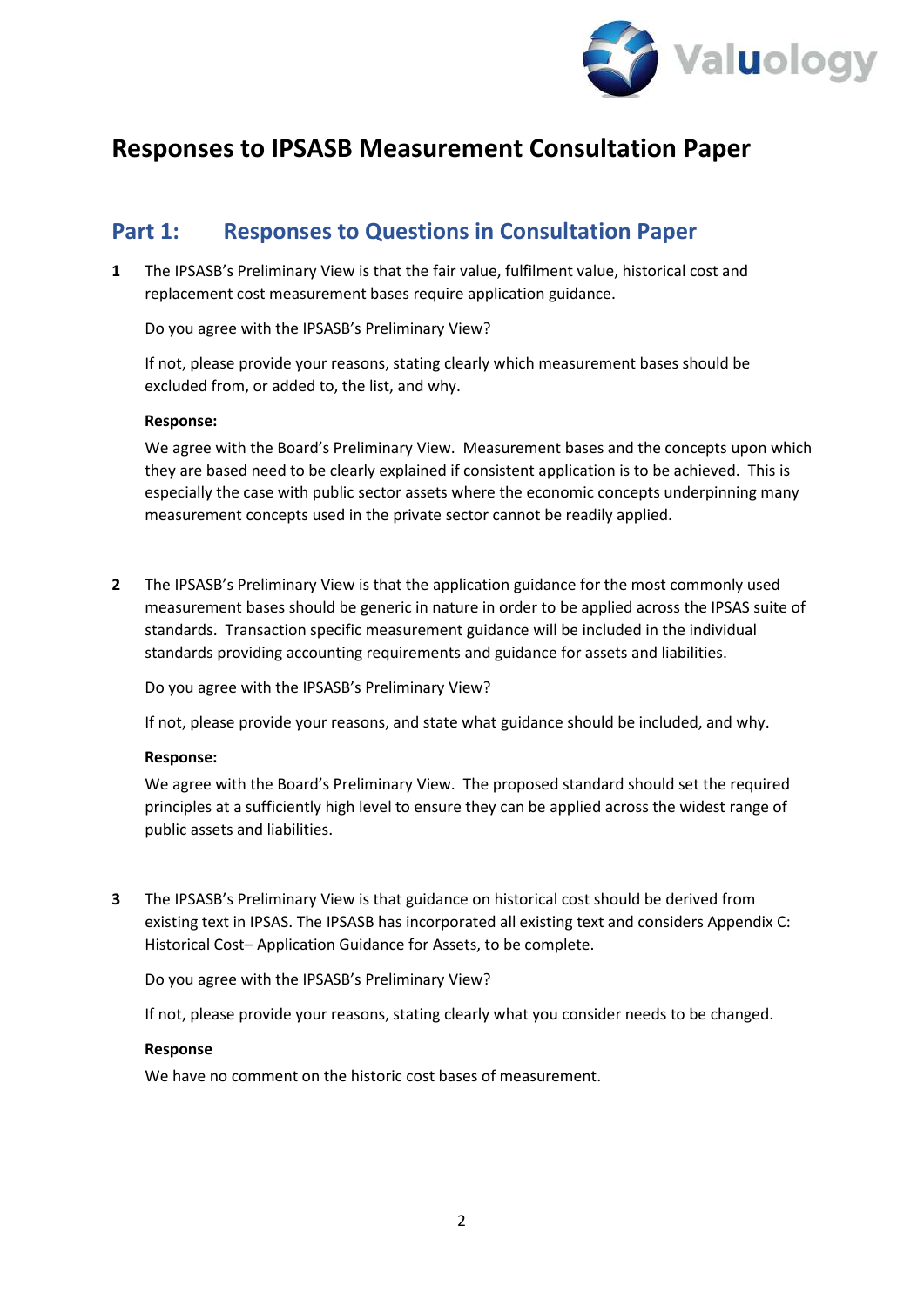

**4** The IPSASB's Preliminary View is that fair value guidance should be aligned with IFRS 13, taking into account public sector financial reporting needs and the special characteristics of the public sector. The IPSASB considers Appendix A: Fair Value–Application Guidance, to be complete.

Do you agree with the IPSASB's Preliminary View?

If not, please provide your reasons, stating clearly what you consider needs to be changed.

#### **Response:**

We agree that the Fair Value guidance in the proposed standard should be aligned as far as possible with that in IFRS 13. We do, however, have some detailed observations on the supposed differences between Fair Value and Market Value in 2.19 – 2.24, which we address in Part 2 of this response.

**5** The IPSASB's Preliminary View is that fulfilment value guidance should be based on the concepts developed in the Conceptual Framework, expanded for application in IPSAS. The IPSASB considers Appendix B: Fulfilment Value–Application Guidance, to be complete.

Do you agree with the IPSASB's Preliminary View?

If not, please provide your reasons, stating clearly what you consider needs to be changed.

#### **Response:**

We agree with the Board's Preliminary View.

**6** The IPSASB's Preliminary View is that replacement cost guidance should be based on the concepts developed in the Conceptual Framework, expanded for application in IPSAS. The IPSASB considers Appendix D: Replacement Cost–Application Guidance, to be complete.

Do you agree with the IPSASB's Preliminary View?

If not, please provide your reasons, stating clearly what you consider needs to be changed.

### **Response:**

We agree that the guidance on replacement cost should be based on concepts in the Conceptual Framework but have some detailed comments on the detail of Appendix D which we address in Part 2 of this response.

**7** The IPSASB's Preliminary View is that all borrowing costs should be expensed rather than capitalized, with no exception for borrowing costs that are directly attributable to the acquisition, construction, or production of a qualifying asset.

Do you agree with the IPSASB's Preliminary View?

If not, please state which option you support and provide your reasons for supporting that option.

#### **Response:**

We have no comment on the Board's Preliminary View.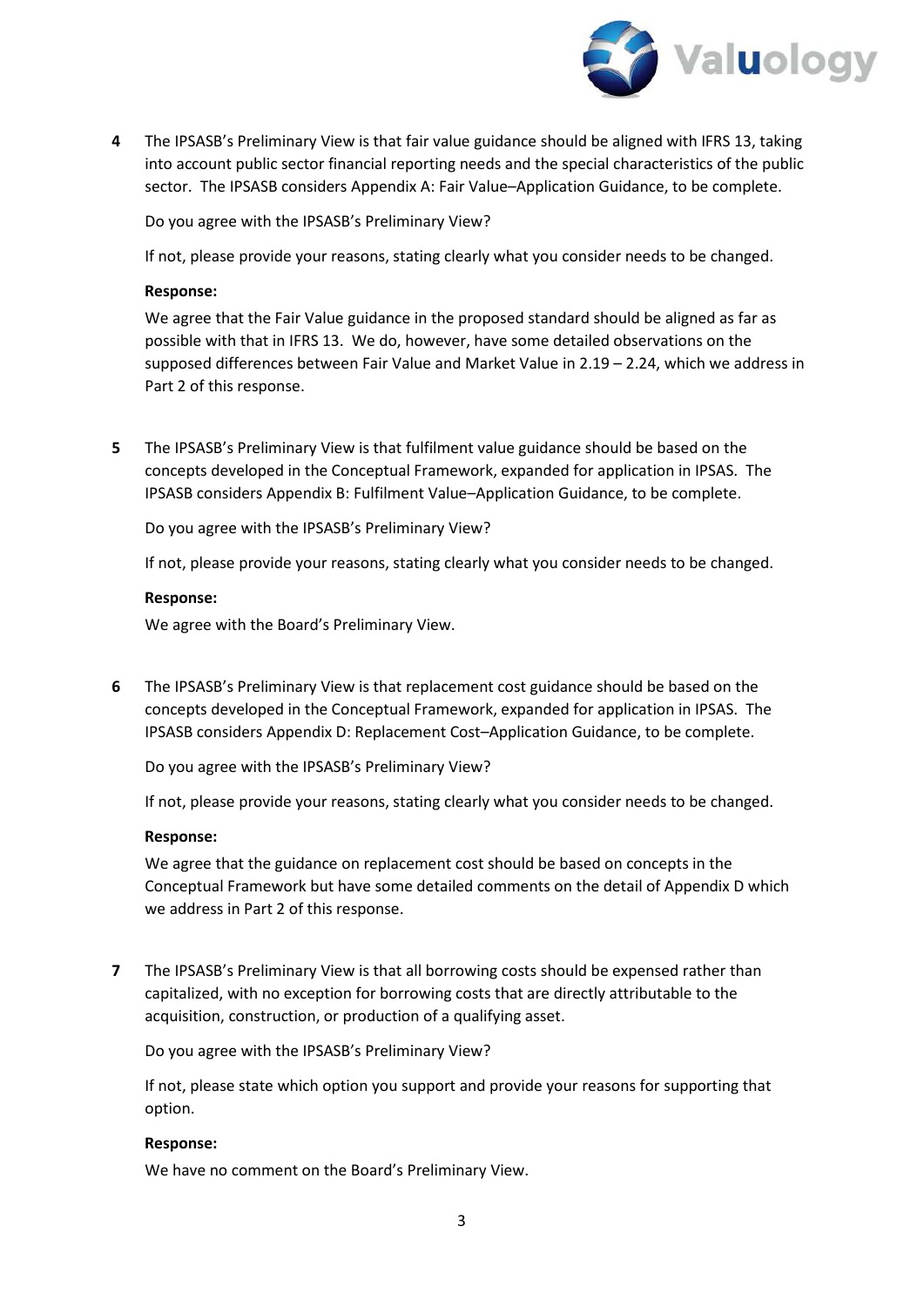

**8** The IPSASB's Preliminary View is that transaction costs in the public sector should be defined as follows:

Transaction costs are incremental costs that are directly attributable to the acquisition, issue or disposal of an asset or liability and would not have been incurred if the entity had not acquired, issued or disposed of the asset or liability.

Do you agree with the IPSASB's Preliminary View?

If not, please provide your reasons, and provide an alternative definition for the IPSASB to consider.

## **Response:**

We agree with the Board's Preliminary View.

**9** The IPSASB's Preliminary View is that transaction costs should be addressed in the IPSAS Measurement Standard for all IPSAS.

Do you agree with the IPSASB's Preliminary View?

If not, please provide your reasons and state how you would address the treatment of transaction costs in IPSAS, together with your reasons for supporting that treatment.

## **Response:**

We agree with the Board's Preliminary View.

- **10** The IPSASB's Preliminary View is that transaction costs incurred when entering a transaction should be:
	- Excluded in the valuation of liabilities measured at fulfilment value;
	- Excluded from the valuation of assets and liabilities measured at fair value; and
	- Included in the valuation of assets measured at historical cost and replacement cost.

Do you agree with the IPSASB's Preliminary View?

If not, please provide your reasons and state how you would treat transaction costs in the valuation of assets and liabilities, giving your rationale for your proposed treatment.

### **Response:**

We disagree with the Board's Preliminary View. The main reason we disagree is that there is apparent confusion between the question of the extent to which a market participant would reflect transaction costs in calculating the price they would be prepared to pay or accept and the question as to whether transaction costs should be reflected in the measurement for financial reporting purposes. The Preliminary View also incorrectly identifies historical cost as a type of valuation, rather than as a type of measurement. We expand on our concerns in Part 2 of this response.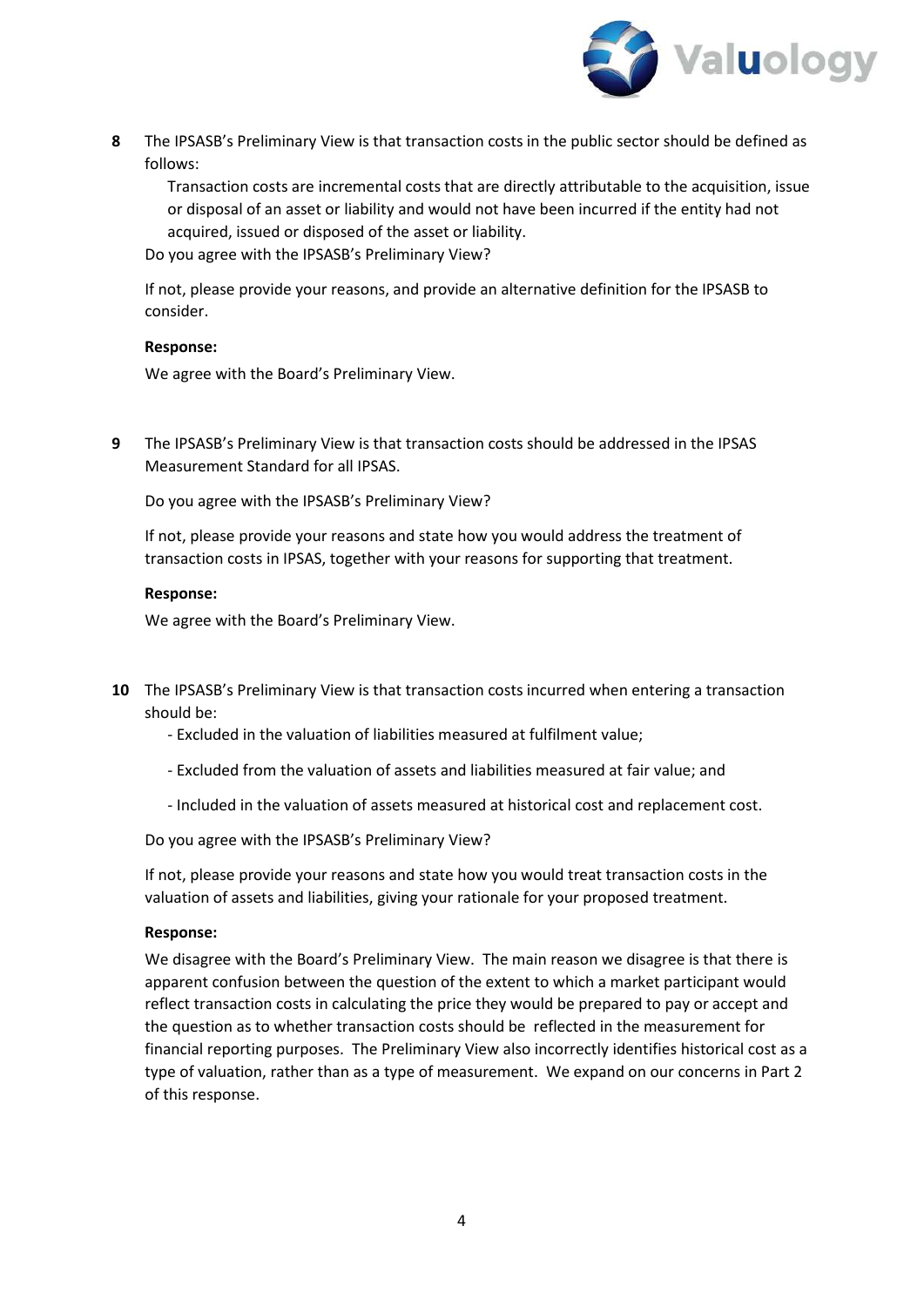

- **11** The IPSASB's Preliminary View is that transaction costs incurred when exiting a transaction should be:
	- Included in the valuation of liabilities measured at fulfilment value;
	- Excluded from the valuation of assets and liabilities measured at fair value; and
	- Excluded in the valuation of assets measured at historical cost and replacement cost.

Do you agree with the IPSASB's Preliminary View?

If not, please provide your reasons and state how you would treat transaction costs in the valuation of assets and liabilities, giving your rationale for your proposed treatment.

#### **Response:**

We disagree with the Board's Preliminary view for the same reasons as stated for 10 above.

### **Specific Matter for Comment 1 - Chapter 2 (following paragraph 2.29)**

Definitions relating to measurement have been consolidated in the core text of the Illustrative ED.

Do you agree that the list of definitions is exhaustive?

If not, please provide a listing of any other definitions that you consider should be included in the list and the reasons for your proposals.

### **Response:**

We agree that the list of definitions is exhaustive. We do not agree with all definitions and highlight those which we feel need reconsideration in Part 2 of this response.

### **Specific Matter for Comment 2—Chapter 3 (following paragraph 3.5)**

Guidance in International Valuation Standards (IVS) and Government Financial Statistics (GFS) has been considered as part of the Measurement project with the aim of reducing differences where possible; apparent similarities between IPSAS, IVS and GFS have been noted. Do you have any views on whether the IPSASB's conclusions on the apparent similarities are correct?

Do you agree that, in developing an Exposure Draft, the IPSASB should consider whether the concepts of Equitable Value and Synergistic Value should be reviewed for relevance to measuring public sector assets (see Addendum B)?

### **Response:**

We agree it is important that the Board aims to maximise consistency between relevant concepts in other standards and the IPSAS in order to ensure the widest comprehension of those concepts among preparers, advisors and users of public sector financial statements.

We do not consider that the concepts of Equitable Value and Synergistic Value as defined by the IVSC have any relevance or application to financial reporting whether in the public or private sector. We explain these concepts and explain why we do not believe they are applicable to the measurement objective in the Conceptual Framework in Part 2 of this response.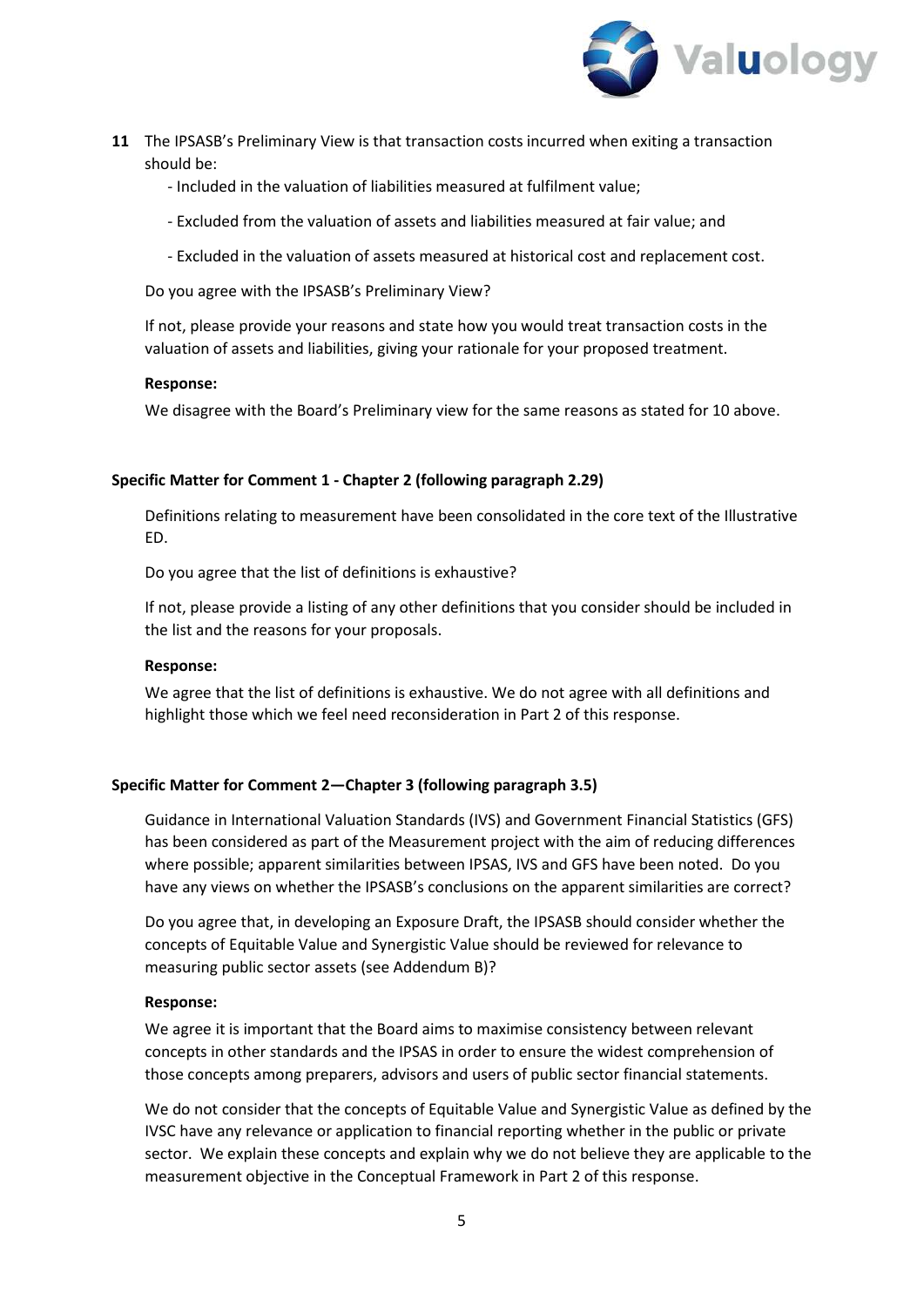

## **Specific Matter for Comment 3—Chapter 4 (following paragraph 4.21)**

Do you agree that the measurement flow charts (Diagrams 4.1 and 4.2) provide a helpful starting point for the IPSASB to review measurement requirements in existing IPSAS, and to develop new IPSAS, acknowledging that other matters need to be considered, including:

- The Conceptual Framework Measurement Objective;
- Reducing unnecessary differences with GFS;
- Reducing unnecessary differences with IFRS Standards; and
- Improving consistency across IPSAS.

If you do not agree, should the IPSASB consider other factors when reviewing measurement requirements in existing IPSAS and developing new IPSAS? If so, what other factors? Please provide your reasons.

### **Response:**

We agree that some may find them helpful as starting points although they need supporting with some detailed explanations of the decision criteria for each stage.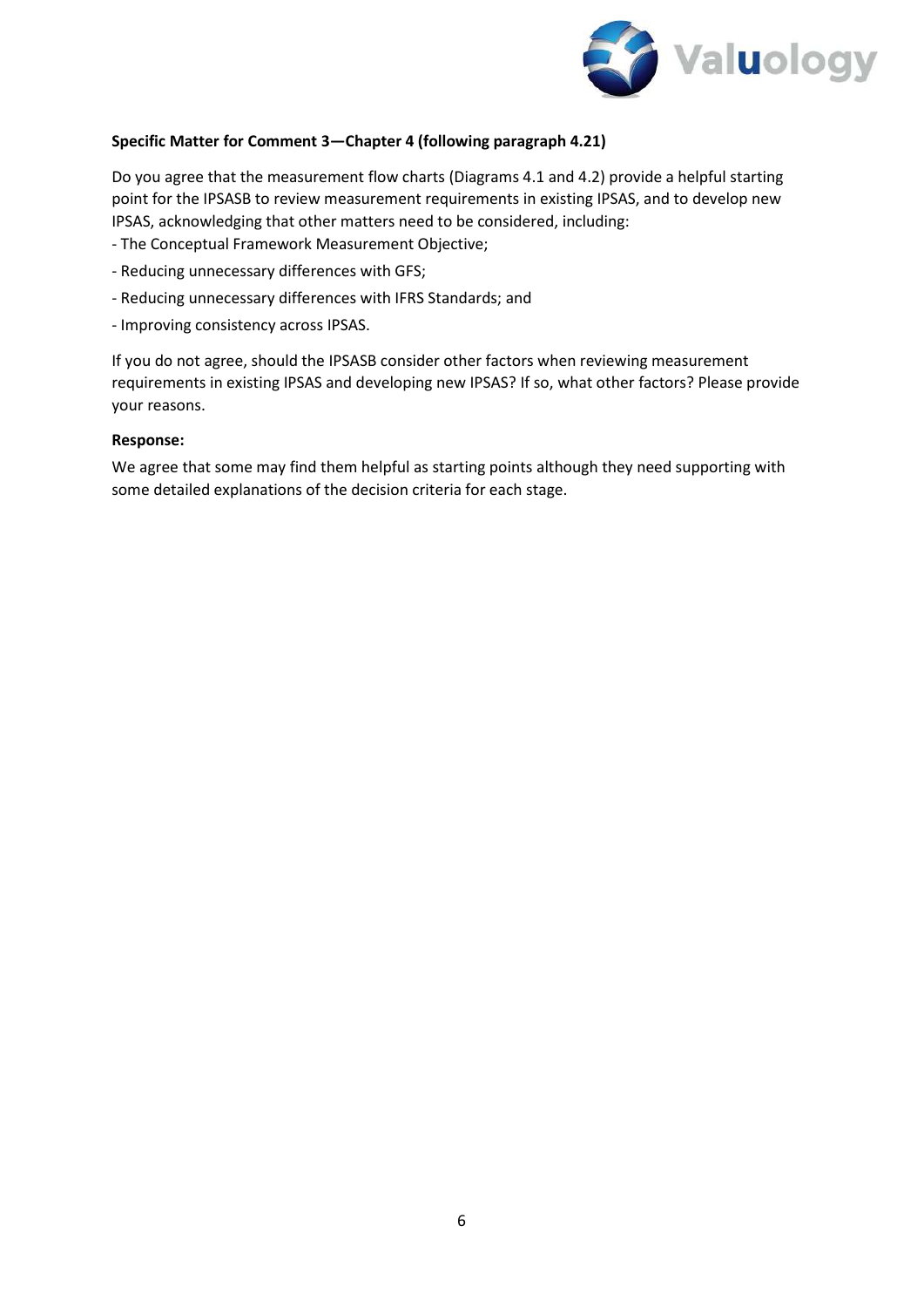

# **Part 2: Detailed Comments**

| Illustrative ED - Appendix D: Replacement Cost - Application Guidance  11 |  |
|---------------------------------------------------------------------------|--|
|                                                                           |  |

## <span id="page-6-0"></span>**Fair Value and Market Value**

### **Consultation Paper 2.19 – 2.24**

We encourage the Board not to present the difference between market value and fair value as being simply that Market Value can be both an "entry value" and an "exit value" whereas Fair Value can only be an "exit value".

This is a matter that was the subject of considerable debate to which the writer was party between the IASB and IVSC during the development of IFRS 13. We understand that the reason IASB specifically identified Fair Value as being an exit value is to emphasise that the reporting entity is deemed to be willing to dispose of the asset (or settle the liability) in question on the reporting date regardless of their actual intention. At conferences with preparers in the period between 2006 and 2012 when first the FASB and then the IASB were developing their Fair Value standards, a surprising number were asserting that Fair Value was not a valid measure if they had no intention of selling. The "exit value" provision was felt necessary to make the point that the measure required the assumption of a sale even if the entity intended to hold the asset for the foreseeable future. Rather than describe the type of value required it is being used as shorthand for "you are assumed to be selling even if you are not".

From a valuation perspective the exit v entry debate has always caused confusion when discussing any basis of value that involves a transaction. If the basis requires the assumption of a transaction, there must be two parties to that transaction, and they strike a price at which one is exiting and one is entering. The price under such an assumption is therefore simultaneously an entry and an exit price. Assertions that a transaction price will differ depending on which side of the transaction it is viewed from contradicts most of the other assumptions required to estimate that price.

Because financial reporting standards are written from the perspective of the reporting entity, we accept the term "exit price" makes sense in explaining the required approach to an existing owner of an asset or liability. However, valuation bases in valuation standards are written from a neutral perspective and in this context the expressions entry and exit are unhelpful. The assumed motivation of both the seller and buyer is dealt with in the IVSC definition of Market Value by describing both as being "willing", with supporting detail in the Conceptual Framework in IVS 105.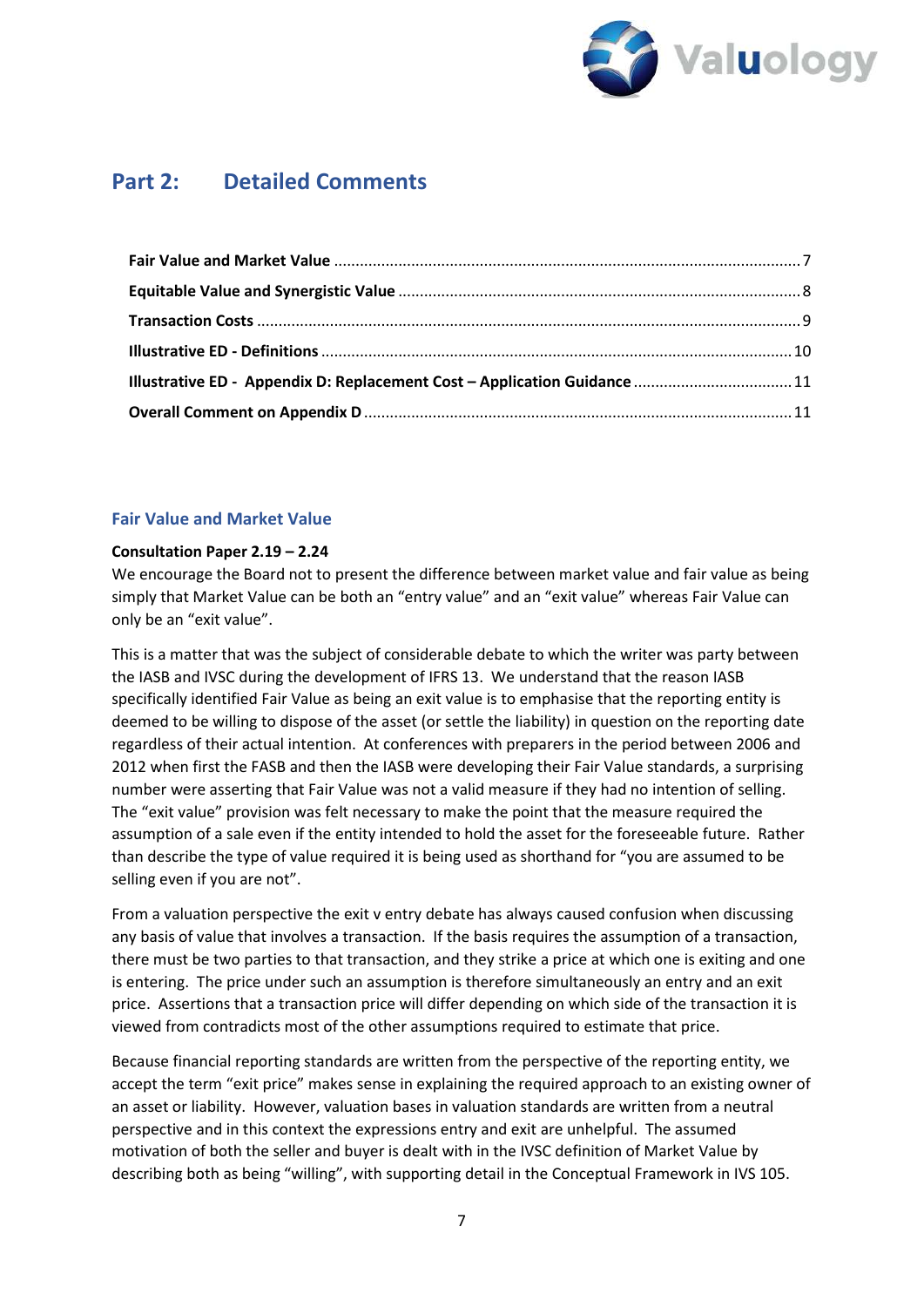

Before IFRS 13 was finalised there was considerable discussion between IASB staff and the IVSC as to the similarities and any differences between Fair Value and Market Value, which resulted in the statement in IVS 20[1](#page-7-1)3<sup>1</sup> that for most practical purposes Market Value under IVS would meet the Fair Value measurement requirement under IFRS 13. The only significant difference identified was the requirement in IFRS 13 to ignore "blockage factors".<sup>[2](#page-7-2)</sup>

The Board states in 3.5 that *"it is important that the preparers of financial statements and the valuators (sic) have a clear understanding of each other's requirements and for the preparers of financial statements to have a basic understanding of the approach the relevant expert might adopt in providing a valuation."* Distinguishing between definitions or bases of value by referring to them as exit or entry values does not help achieve this objective.

# <span id="page-7-0"></span>**Equitable Value and Synergistic Value**

## **Specific Matter 2 - Para 3.5 of Consultation Paper and Comparison Table at Addendum B**

Equitable Value is used to describe a price that would be agreed between two specific entities having regard to their specific interests. Examples of where Equitable Value will be an appropriate measure of value include:

- A minority shareholder selling its holding to another minority shareholder which would give the buyer a controlling majority interest.
- A lessor acquiring the interest of a lessee.
- An owner of a strip of land required for access selling to the owner of the land to which it provides access.

In each example the price in the transaction will differ from that which the seller could command in the open market because of the relationship between the parties or between the assets. Equitable Value is a price that a) assumes the parties are willing or obliged to transact and, b) is equitable having regard to the parties' respective interests.

Synergistic Value is the amount of additional value that arises when two interests are combined. It differs from Equitable Value as it represents the whole of increase in value arising from the combination of two interests, not the price that would be paid between two specific parties to achieve that increase in value. Often the Equitable Value is one that apportions Synergistic Value between the specified parties. Synergistic Value also differs from Equitable Value in that it is not confined to a transaction between two specific parties. It can also arise from the combination of the subject interest with more than one other complementary interest, for example where there would be more than one prospective buyer for a business, each of whom could create Synergistic Value from efficiencies achieved from combining the subject business with their own.

The concepts of Equitable Value and Synergistic Value may be useful to an entity contemplating an actual transaction but have very little relevance where there is no intention or obligation to enter into a transaction with a specific party. Value measurements in financial reporting are based on what the reporting entity would either receive or pay in a hypothetical transaction in the market.

<span id="page-7-1"></span><sup>&</sup>lt;sup>1</sup> IVS 2013 IVS Valuations for Financial Reporting 300 G2

<span id="page-7-2"></span><sup>&</sup>lt;sup>2</sup> IFRS 13 Fair Value Measurements para 69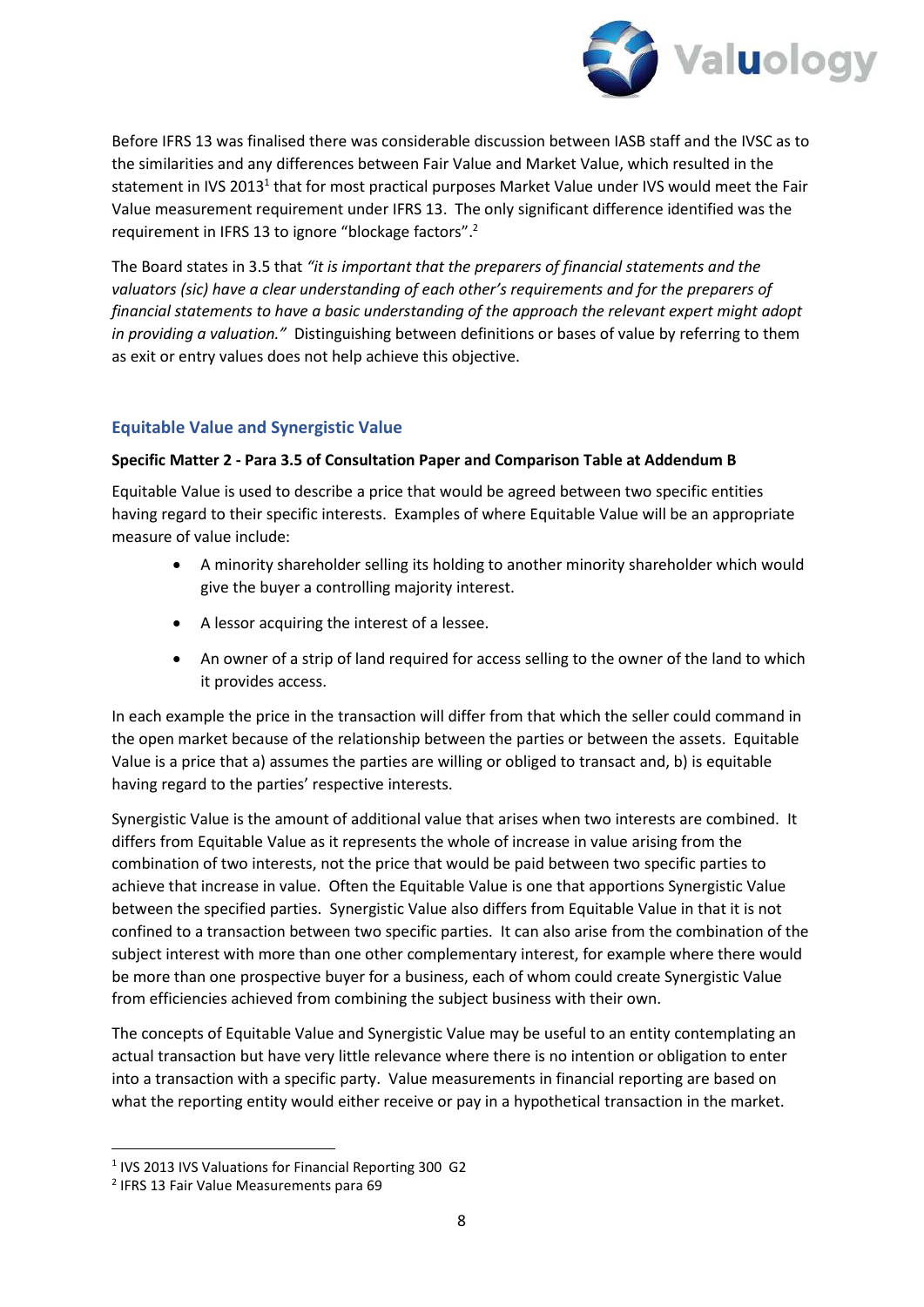

Even if the reporting entity was under a contractual obligation to sell an asset to a specific party on the reporting date the appropriate measurement is not what it would receive under that contract but the current benefit of that contract. For example, an entity with a holding of land may have granted an option for another party to buy that land at a future date. The price at which that option can be exercised may represent Equitable Value. Exercise of the option may also create Synergistic Value. However, the current benefit to the reporting entity is not the sum it would expect to receive if the option were exercised but the value it could obtain from transferring its interest now subject to the option, which would take into account the risk and uncertainties of if and when the option would be exercised. It would therefore be the Fair Value of that option.

# <span id="page-8-0"></span>**Transaction Costs**

## **Paras 3.29-3.54 and Illustrative ED 24-28**

We have no view on the question as to whether transaction costs should be capitalised or not. However, from a valuation perspective it is important that they are clearly distinguished from the estimated price that would be paid in a transaction. They are not a characteristic of the asset or liability. This is the reason for the statement in IVS  $104$  210.1<sup>[3](#page-8-1)</sup> quoted in para 3.47 of the Consultation. A similar position is taken in IFRS 13 25:

*The price in the principal (or most advantageous) market used to measure the fair value of the asset or liability shall not be adjusted for transaction costs. Transaction costs shall be accounted for in accordance with other IFRSs. Transaction costs are not a characteristic of an asset or a liability; rather, they are specific to a transaction and will differ depending on how an entity enters into a transaction for the asset or liability.* 

The discussion and the Preliminary Views expressed in the Consultation Paper fail to recognise that regardless of whether the reporting entity has historically acquired an asset or whether it is deemed to either be acquiring or disposing of an asset on the reporting date, the costs involved in those transactions are not an intrinsic characteristic of those assets. The suggestion that this could change depending on whether the entity is "exiting" or "entering" is, therefore, flawed.

That virtually all transactions will incur costs for either or both parties is not a point of contention. However, the treatment of those costs in financial statements will depend on the accounting objective. For example, if the accounting objective is to measure the "net selling price" then the estimated proceeds of a sale will involve deducting the estimated transaction costs from the estimated selling price. To allow for such adjustments, transaction costs should be clearly stated as separate items from the measurement of the asset itself.

There is also danger of confusing the treatment of transaction costs that would be incurred in a hypothetical disposal or acquisition by the reporting entity with how such costs are treated in different valuation techniques. This is evident in the two extracts from the IVS in para 3.47. The first extract from IVS 105 210.1 concerns the reported value, emphasising that this is the price that is agreed between the hypothetical parties without adjustment for the costs or taxes that either may occur. The second extract, from IVS 105 70.10, is a reference to inputs required when using the cost approach, when the any costs that would be incurred by a market participant in creating an equivalent asset are reflected, which includes transaction costs. These extracts are not advocating

<span id="page-8-1"></span><sup>&</sup>lt;sup>3</sup> Incomplete reference in Consultation Paper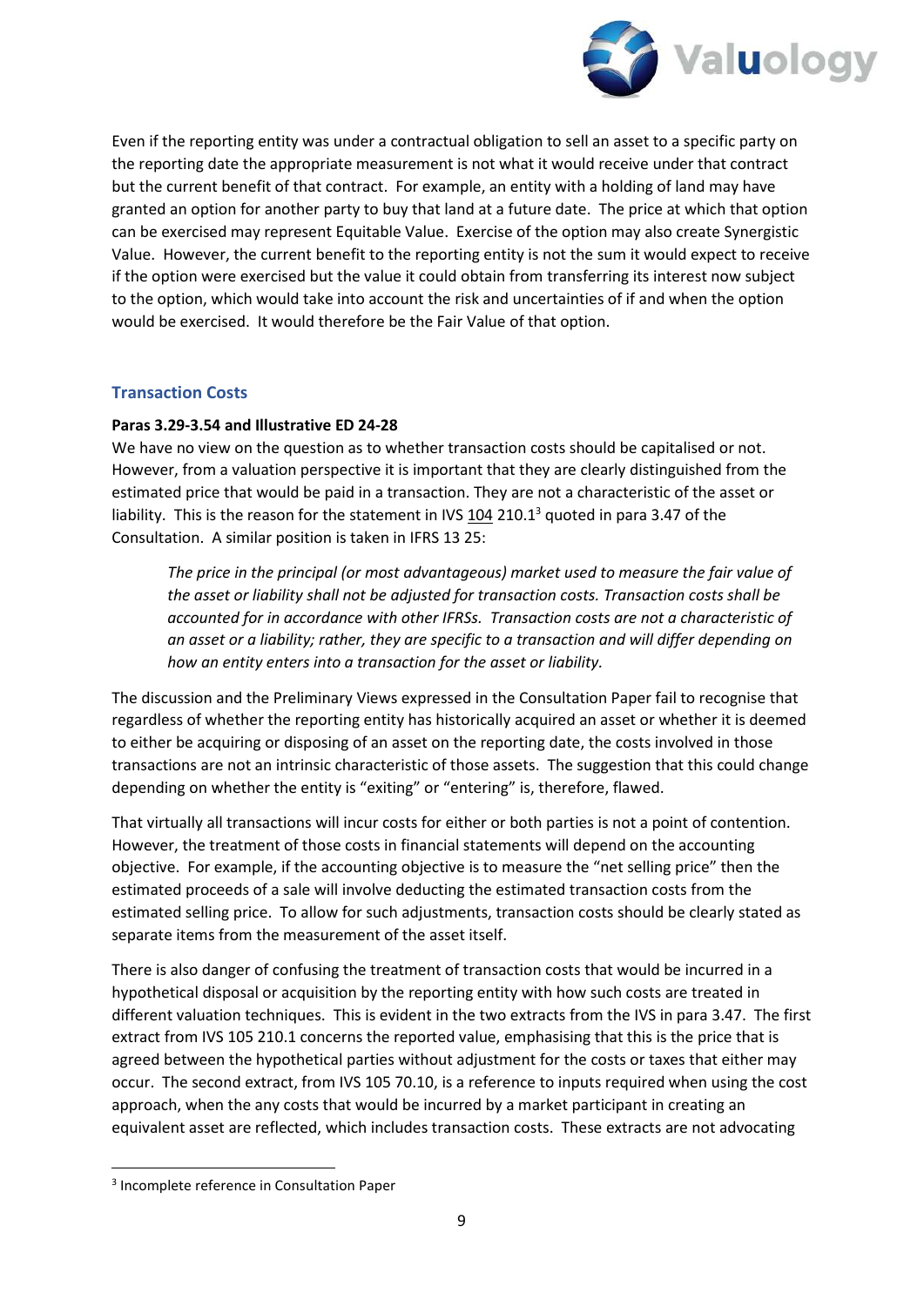

alternative approaches depending on whether a particular entity is entering or exiting, but describing very different things, one the reported value and the other one of the techniques that can be used to estimate that value.

All recognised valuation techniques either explicitly or implicitly reflect transaction costs because these costs influence the price that market participants are prepared to agree. However, the reported figure is that price. Confusion between the technique and the result is not uncommon. We are aware of misstated values for investment property by entities purporting to use the Fair Value model under IAS 40 who mistakenly believe that the requirement in IFRS 13 not to adjust the price for transaction costs means that they must strip out all such adjustments from the technique used to estimate Fair Value, normally a form of discounted cash flow. In countries where there are high taxes on property transfers this makes a significant difference. This is, of course, not reflecting how market participants would calculate the price they would be prepared to pay in an actual transaction and, therefore, is contrary to the definition of Fair Value and specifically to IFRS 13 22:

*An entity shall measure the fair value of an asset or a liability using the assumptions that market participants would use when pricing the asset or liability, assuming that market participants act in their economic best interest* 

For similar reasons to those given in our earlier comments on the problems caused by categorizing bases of value as either "entry "or "exit" values, we believe the proposal that differentiates the treatment of transaction costs depending on the chosen measurement method is unhelpful. Instead we recommend that the proposed Exposure Draft should focus on the need to:

- a) Distinguish the measurement of the asset or liability (whether that be historic cost or one of the permitted valuation bases) from any transaction costs incurred in a past transaction or that would be incurred in a hypothetical transaction on the reporting date. This provides transparency to users of the financial statements and allows for different treatment of the items under other IPSASs.
- b) Avoid causing confusion between the exclusion of transaction costs from the reported value of an asset or liability and the proper reflection of such costs in any valuation technique used to estimate that reported value.

# <span id="page-9-0"></span>**Illustrative ED - Definitions**

**Cost Approach:** While this definition is the same as in IFRS 13 we believe that words in parentheses at the end are unnecessary and unhelpful. The cost approach is a valuation technique. "Current replacement cost" is an input into the Cost Approach rather than the result of using that approach. An additional risk that does not arise in IFRS is of confusion with "Replacement Cost" as an alternative measurement option under the Board's proposals. The Cost Approach can be used as a valuation technique to estimate both Fair Value and Replacement Cost. The words add nothing but potential for confusion and could usefully be removed.

**Entry Price / Exit Price:** If these definitions are considered essential, for the reasons explained above we recommend that they are amended so it is clear that these terms are explaining the assumed transaction from the perspective of the reporting entity, e.g. "… is the price paid by the entity to acquire...." and "... the price received by the entity to sell..."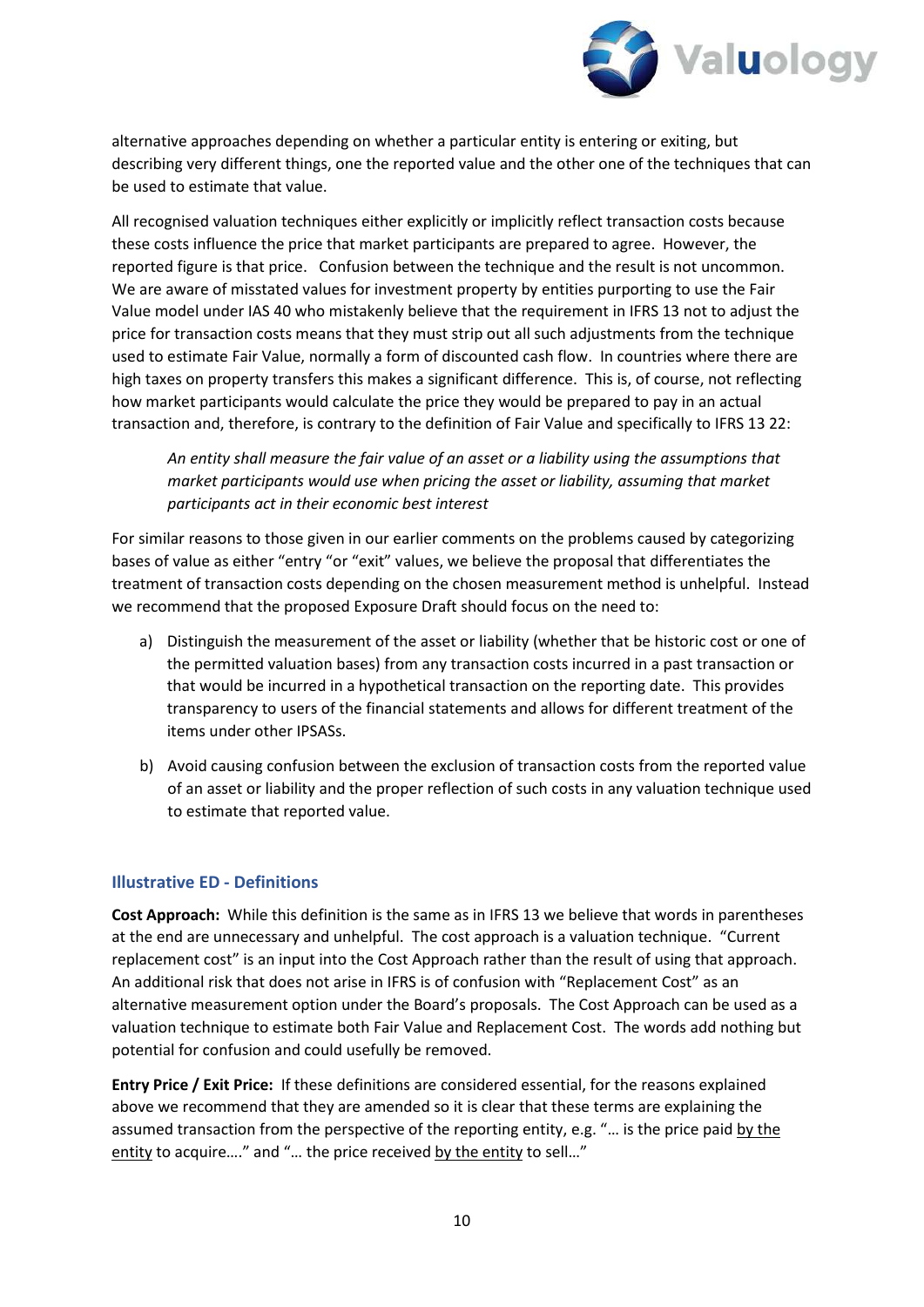

**Market value for assets / Market value for liabilities:** We do not agree that it helps to bifurcate this definition. Further, it is unclear why Market Value needs defining at all as it is not listed in the Illustrative ED as a measurement option. We understand from 2.20 that a combination of these definitions is currently used in IPSAS 29, but the Basis for Conclusions indicates that the Board intends that IFRS Fair Value be used as the measurement basis for financial instruments. If, for any reason, it is decided that a Market Value definition is necessary, then we encourage to use the IVSC Definition which is widely understood and applied and which has a Conceptual Framework for its application developed over the past 25 years.

# <span id="page-10-0"></span>**Illustrative ED - Appendix D: Replacement Cost – Application Guidance**

**D5 Location Factors:** We believe that this does not adequately explain the approach to be adopted where public services need to be situated in expensive city centre locations and where the value of land, at least superficially, for alternative uses is much higher. When it is stated that the replacement cost of the land is based on the *current value* of the existing site, does this mean its value for the current use or the current value for an alternative use that would be permitted if the hospital, school etc was not required in this location?

Other factors that need exploration in application guidance is the role of any legislation controlling land use, which may have designated city centre land specially for public service uses. This would mean that the highest and best use would be for the designated public service use, not for any alternative higher value uses that may surround it. In other cases, a public service use may not be on a site which has specific legal limitation to that use, perhaps because the use is historic. What assumptions should be made about the cost of acquiring a site for the public service use in that locality under these circumstances?

We would submit that, while information about the potential for higher value uses may be material to a public entity for planning and efficient location of future projects, for measuring the value of an existing asset for financial reporting it has little relevance, especially if it means that the value of the land is incompatible with the continuing provision of the public service. An entity needing to replace the remaining service potential would not rationally buy land that had a value for an alternative use in excess of that that could be supported for the existing use.

# <span id="page-10-1"></span>**Overall Comment on Appendix D**

We understand and support the use of the concept of "Replacement Cost" where Fair Value or Historic Cost do not best meet the measurement objective. However, the term "Replacement Cost" fails to convey that this is a current value measure and is too easily confused with an actual cost or the cost of replacing or reinstating if the asset were lost by fire or another hazard.

In the UK, the government and other public sector bodies have adopted accounting principles largely based on IFRS but for property owned and occupied for service delivery do not use IFRS Fair Value but an alternative, "Existing Use Value". This was originally developed in the 1990s by the RICS working in conjunction with the former UK Accounting Standards Board for application to owner occupied property in the private sector, although this did not survive the requirement for all listed private entities to adopt IFRS in 2005. However, the public sector clearly considered it was a useful alternative taking into account the problems of applying Fair Value to many types of land and buildings held to deliver a service.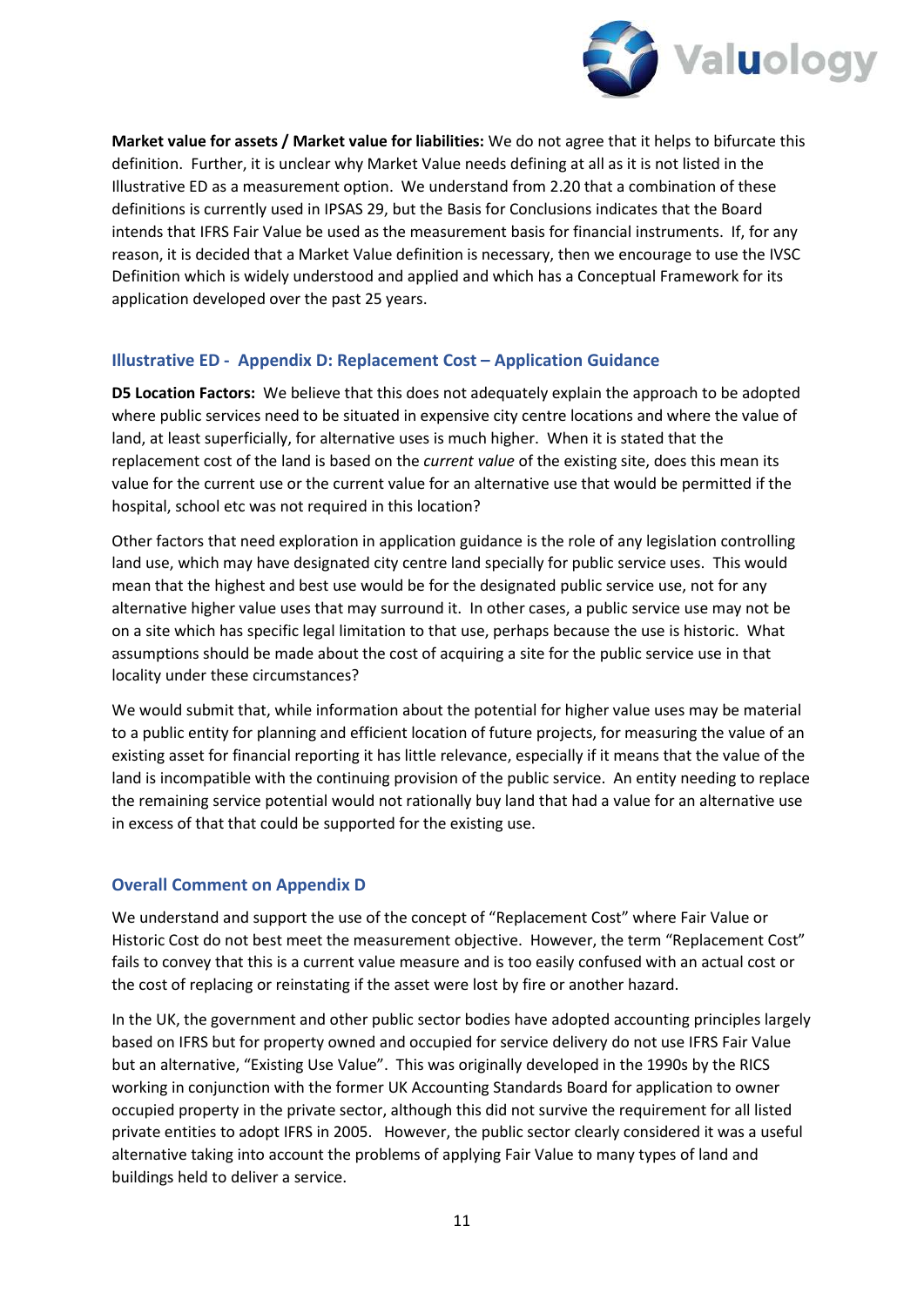

Existing Use Value (EUV) meets the broad criteria of Replacement Cost as defined in the Illustrative ED but is more precisely defined as:

"The estimated amount for which a property should exchange on the date of valuation between a willing buyer and a willing seller in an arm's-length transaction, after proper marketing wherein the parties had acted knowledgeably, prudently and without compulsion, *assuming that the buyer is granted vacant possession of all parts of the property required by the business and disregarding potential alternative uses and any other characteristics of the property that would cause its Market Value to differ from that needed to replace the remaining service potential at least cost."* © RICS

It will be noted that the first half of this EUV definition is the same as the IVSC definition of market value, but there are four additional conditions in the italicised section. Examination of these help to understand how EUV differs from Market Value:

" … *assuming that the buyer is granted vacant possession* …". This means that in the hypothetical exchange physical and legal possession passes to the buyer of all parts of the property required to provide the service. In the case of property this does not mean that any building is assumed to be disused or empty with all that could imply in terms of additional costs for either party. If any part of a property is occupied by a third party, the valuation will reflect the benefit or encumbrance of those occupations.

"...*of all parts of the property required by the business*…". This reinforces the objective for the value to reflect the potential for the asset to provide the service required of it by the reporting entity. The reference to "the business" reflects the definition's origins but has been accepted by the UK Government and public sector as also meaning *"… of all parts of the property required for delivery of the service.."*. If parts of a property are surplus to the operational requirements and if they are capable of separate occupation then they should be categorised as surplus, and separately valued. Any surplus parts incapable of separate occupation would be expected to have no more than a nominal EUV, as they would contribute nothing to the service potential of the property and would not feature in a replacement at least cost.

"…*disregarding potential alternative uses…*". Unlike market value, which is unconcerned with the needs of a specific entity, EUV requires the valuer to disregard uses that would drive the value above that needed to replace the service potential of the property to the reporting entity. A public sector entity will often have a statutory duty to provide a service in a particular locality and, therefore, potentially higher value uses are of no relevance unless and until the property becomes surplus. Notwithstanding, it would be appropriate to take into account the potential for additional development of a property providing this was for the existing use, would be required by the entity and that such construction could be undertaken without major interruption to the current operation.

"…*disregarding any other characteristics of the property that would cause the market value to differ from that needed to replace the remaining service potential at least cost."*. This is a "catch all" instruction to ignore any factor that would be reflected in the market value but that is irrelevant to the continued provision of the service. Examples include restrictive user covenants, planning conditions or remedial costs that would be incurred if the existing use ceased. Another would be where a property is in an unusual location or is oversized for its location which would restrict its market value below the cost of replacing the service potential.